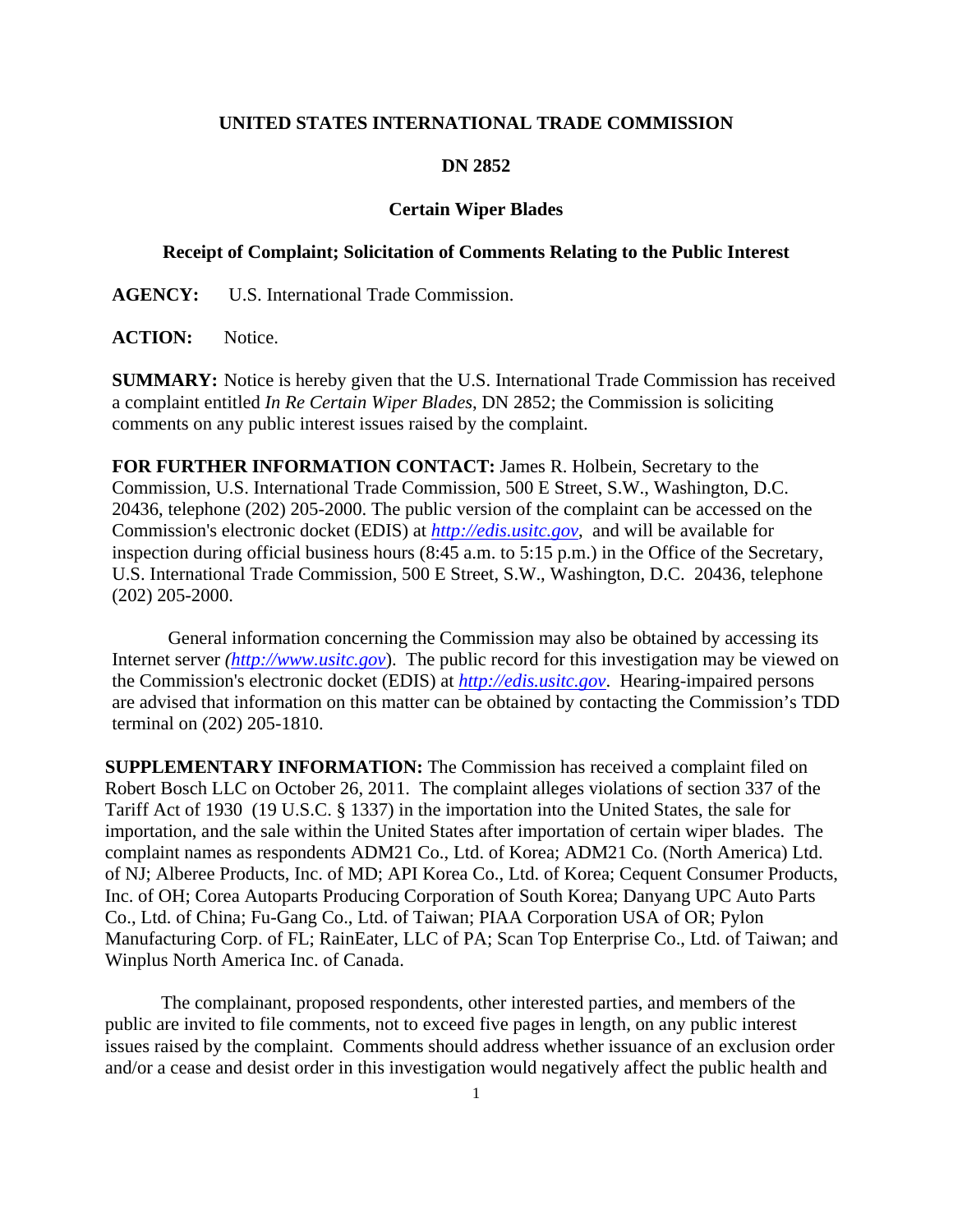welfare in the United States, competitive conditions in the United States economy, the production of like or directly competitive articles in the United States, or United States consumers. In particular, the Commission is interested in comments that:

- (i) explain how the articles potentially subject to the orders are used in the United States;
- (ii) identify any public health, safety, or welfare concerns in the United States relating to the potential orders;
- (iii) indicate the extent to which like or directly competitive articles are produced in the United States or are otherwise available in the United States, with respect to the articles potentially subject to the orders; and
- (iv) indicate whether Complainant, Complainant's licensees, and/or third party suppliers have the capacity to replace the volume of articles potentially subject to an exclusion order and a cease and desist order within a commercially reasonable time.

 Written submissions must be filed no later than by close of business, five business days after the date of publication of this notice in the *Federal Register*. There will be further opportunities for comment on the public interest after the issuance of any final initial determination in this investigation.

 Persons filing written submissions must file the original document and 12 true copies thereof on or before the deadlines stated above with the Office of the Secretary. Submissions should refer to the docket number ("Docket No. 2852") in a prominent place on the cover page and/or the first page. The Commission's rules authorize filing submissions with the Secretary by facsimile or electronic means only to the extent permitted by section 201.8 of the rules (see Handbook for Electronic Filing Procedures,

http://www.usitc.gov/secretary/fed\_reg\_notices/rules/documents/handbook\_on\_electronic\_filing. pdf. Persons with questions regarding electronic filing should contact the Secretary (202-205- 2000).

 Any person desiring to submit a document to the Commission in confidence must request confidential treatment. All such requests should be directed to the Secretary to the Commission and must include a full statement of the reasons why the Commission should grant such treatment. *See* 19 C.F.R. § 201.6. Documents for which confidential treatment by the Commission is properly sought will be treated accordingly. All nonconfidential written submissions will be available for public inspection at the Office of the Secretary.

This action is taken under the authority of section 337 of the Tariff Act of 1930, as amended (19 U.S.C. § 1337), and of sections 201.10 and 210.50(a)(4) of the Commission's Rules of Practice and Procedure (19 CFR §§ 201.10, 210.50(a)(4)).